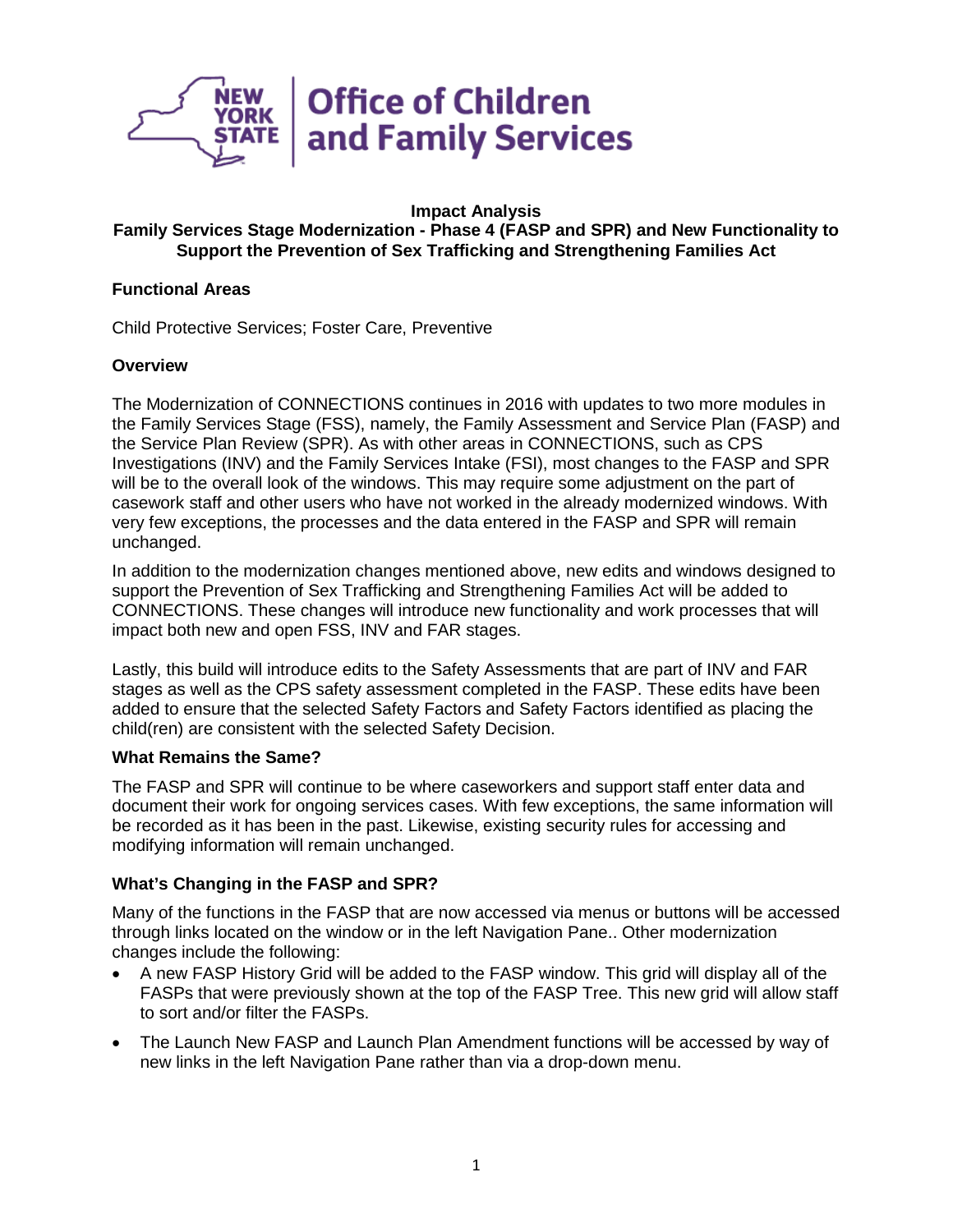• In the SPR, the Persons tab will be replaced with the Invitees window. It will look and function as the Other Participants tab in the PHR does now.

### **New Functionality to support the Prevention of Sex Trafficking and Strengthening Families Act will include:**

• New INV and FAR Conclusion edits will be added to verify that all persons in CPS (INV and FAR) stages under the age of 18 have had a Sex Trafficking Screening recorded since the date of the Intake. If the edit fails, the following message will be displayed:

> *"Sex Trafficking Screening must be completed for all persons under the age of 18 prior to submitting the Investigation."*

• New FASP Submission Edits will prevent a FASP from being submitted for approval unless there is a valid sex trafficking screening for all tracked children as of the due date of the FASP. If a valid Sex Trafficking Screening does not exist, the following message will be displayed:

*"FASP may not be submitted or reviewed until a valid Sex Trafficking Screening has been recorded for all tracked children within the last (nnn) days."*

• The age requirement for the permanency goal, "Another Planned Permanency Living Arrangement (APPLA)," has changed from 14 years and older to 16 years and older. If APPLA is selected in the Tracked Child Detail window– Program Choice/PPG tab for a child under 16, the following message will be provided:

"APPLA goal not valid for children less than 16 years of age."

- A new Missing Child window will be introduced as a means to document information and required actions that must take place when a child in foster care, an open CPS Case, or open Preventive Case, is identified as being absent without consent, missing or abducted and upon the child's return. This data includes the date the child was determined to be missing, the date the absence was reported to law enforcement and the date the absence was reported to the National Center for Missing and Exploited Children. Specific actions must be taken upon the child's return, including a screening to determine if the child was a victim of sex trafficking, the child's reason for absence, experiences while missing, contributing factors, and the response to contributing factors. The window will be accessed from the Workload for all INV, FAR, and FSS stages. Districts and agencies will need to assess the impact of this new requirement and possibly develop procedures to ensure that the proper documentation is entered each time a child has been determined to be missing.
- A new Bill of Rights window will be added to ensure that all children with a program choice of Placement who will be age 14 years or older by the due date of the FASP have been provided with the required Bill of Rights.
- Essential Documents tab has been added to the Tracked Children Detail window to help ensure foster children age 18 or older who are aging out of foster care have been provided with their United States Birth Certificate, Social Security Card, State issued ID card or driver's license, Medical Records, Education Records and Health Insurance card when leaving care.

# **New Edits for Safety Decisions and Safety Factors:**

• Edits for the Safety Assessment will ensure that the selected **Safety Decision** is consistent with the selected **Safety Factor(s),** and **Safety Factor(s) identified as placing the child(ren) in immediate or impending danger or serious harm.** These changes apply to the INV and FAR Safety Assessments and the Safety Assessment (CPS) completed within the FASP.